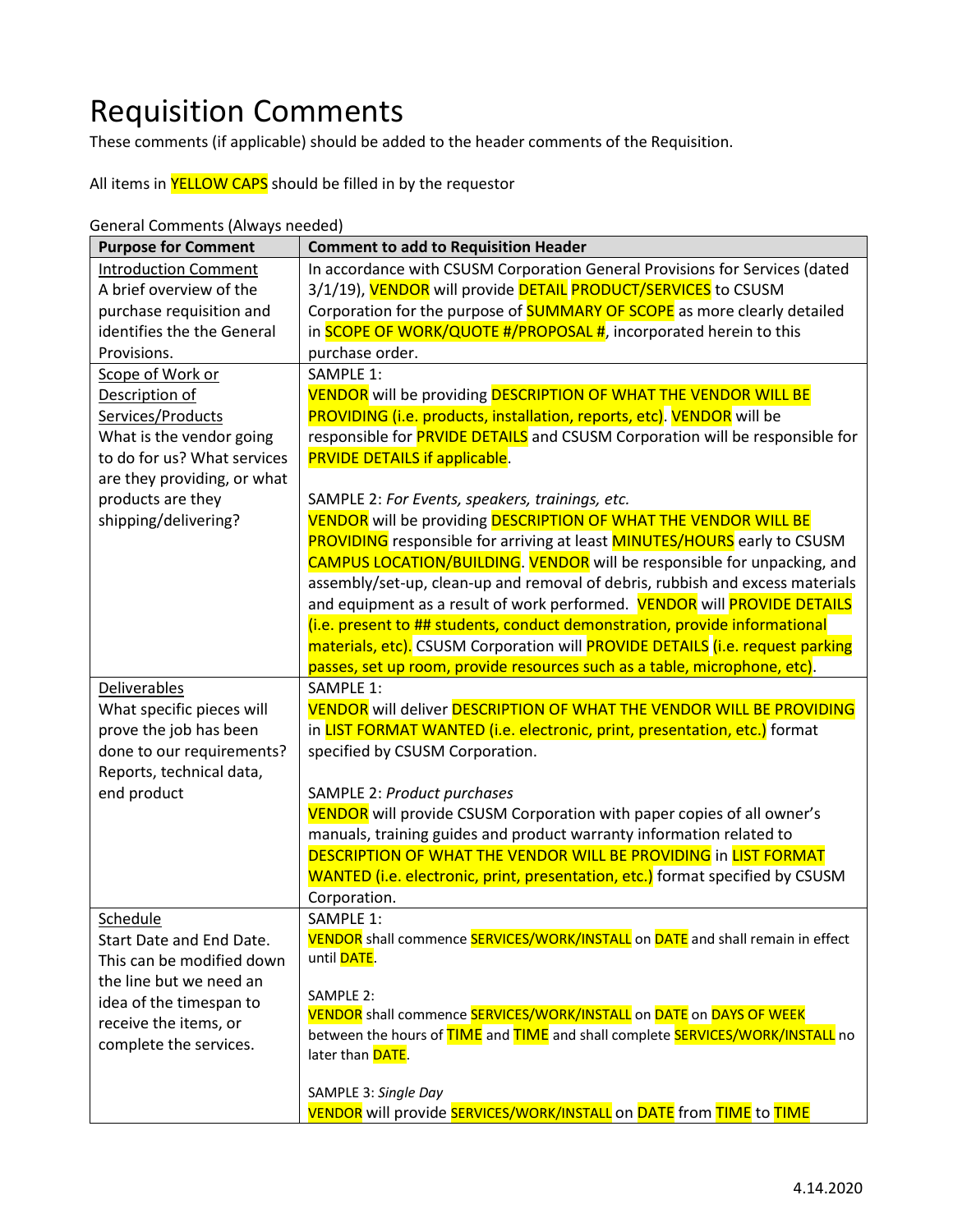| <b>Payment Terms</b>            | SAMPLE 1:                                                                                      |
|---------------------------------|------------------------------------------------------------------------------------------------|
| Is this cost hourly or flat     | Total fee for <b>ITEM/PRODUCTS/SERVICES</b> is <b>AMOUNT</b> and is inclusive of all taxes and |
| rate? Is it a set number, or    | fees. CSUSM Corporation will make payment, net 30, upon receipt of an                          |
| "not to exceed \$\$\$"? Will it | approved invoice.                                                                              |
| be paid in one lump sum or      |                                                                                                |
| across multiple payments        | <b>SAMPLE 2:</b>                                                                               |
| (i.e. monthly)? Make sure to    | CSUSM Corporation will make full payment, upon receipt of an approved                          |
| note how much of this is Tax    | invoice. CSUSM Corporation shall pay properly submitted invoices not more                      |
| and Service                     | than 30 days after (i) the performance completion date of services; or (ii)                    |
| Charges/Shipping, those get     | receipt of an undisputed invoice, whichever is later.                                          |
| accounted for differently.      |                                                                                                |
|                                 | SAMPLE 3: For work spanning over a period of a few months.                                     |
|                                 | Monthly progress invoices shall be submitted in arrears to CSUSM Corporation.                  |
|                                 | Final invoice shall be marked as such. CSUSM Corporation shall pay properly                    |
|                                 | submitted invoices not more than 30 days after (i) the performance                             |
|                                 | completion date of services; or (ii) receipt of an undisputed invoice, whichever               |
|                                 | is later.                                                                                      |
| <b>Additional Fees</b>          | Additional Fees. Fees for additional products or services are subject to CSUSM                 |
|                                 | Corporation prior written approval.                                                            |
| Department Contact              | Department Contact for <b>VENDOR</b> is CSUSM EMPLOYEE NAME who is reachable                   |
| If anyone has questions         | at <b>EMPLOYEE PHONE AND EMAIL</b> .                                                           |
| about this service/product,     |                                                                                                |
| who should they contact?        |                                                                                                |
| PO Reference                    | PLEASE REFERENCE THIS PURCHASE ORDER NUMBER ON ALL DOCUMENTS                                   |
|                                 | SENT TO CSUSM CORPORATION. THIS INCLUDES ALL SHIPPING LABELS,                                  |
|                                 | PACKING SLIPS, INVOICES AND OTHER CORRESPONDENCE. FAILURE TO                                   |
|                                 | INCLUDE THIS NUMBER ON YOUR DOCUMENTS WILL RESULT IN DELAYED                                   |
|                                 | PAYMENTS.                                                                                      |

Service/Product Comments (Sometimes needed) including product install, or coming to campus to perform other services.

| <b>Purpose for Comment</b> | <b>Comment to add to Requisition Header</b>                                    |
|----------------------------|--------------------------------------------------------------------------------|
| Insurance and              | CSUSM Corporation requires that all contractors provide CSUSM Corporation      |
| Endorsement                | with an underwriter's endorsement with certificate of insurance, an            |
| Requirements               | "Additional Insured Endorsement" and "Primary Non-Contributory                 |
|                            | Endorsement" prior to commencement of work. Any work performed by the          |
|                            | contractor prior to insurance document approval shall be considered as having  |
|                            | been performed at the contractors own risk and as a volunteer.                 |
| <b>Damage Precautions</b>  | Vendor shall take adequate precautions to protect existing CSUSM Corporation   |
|                            | and University property and shall repair any damage caused by work             |
|                            | performed by vendor and/or any third party installer contracted by vendor.     |
| Product Install            | SAMPLE 1:                                                                      |
|                            | The project delivery and installation scheduling in <b>LOCATION</b> will be in |
|                            | accordance with Rider A: Scope of Work. Within that overall time frame,        |
|                            | delivery and installation will be specifically coordinated with NAME AND TITLE |
|                            | OF CSUSM EMPLOYEE from DAYS OF WEEK, HOURS OF DAY.                             |
| Clean-Up/Removal of        | Vendor will be responsible for delivery to location noted on purchase order,   |
| Debris                     | unpacking, and assembly/set-up. Vendor is responsible for all clean-up and     |
|                            | removal of debris, rubbish and excess materials and equipment as a result of   |